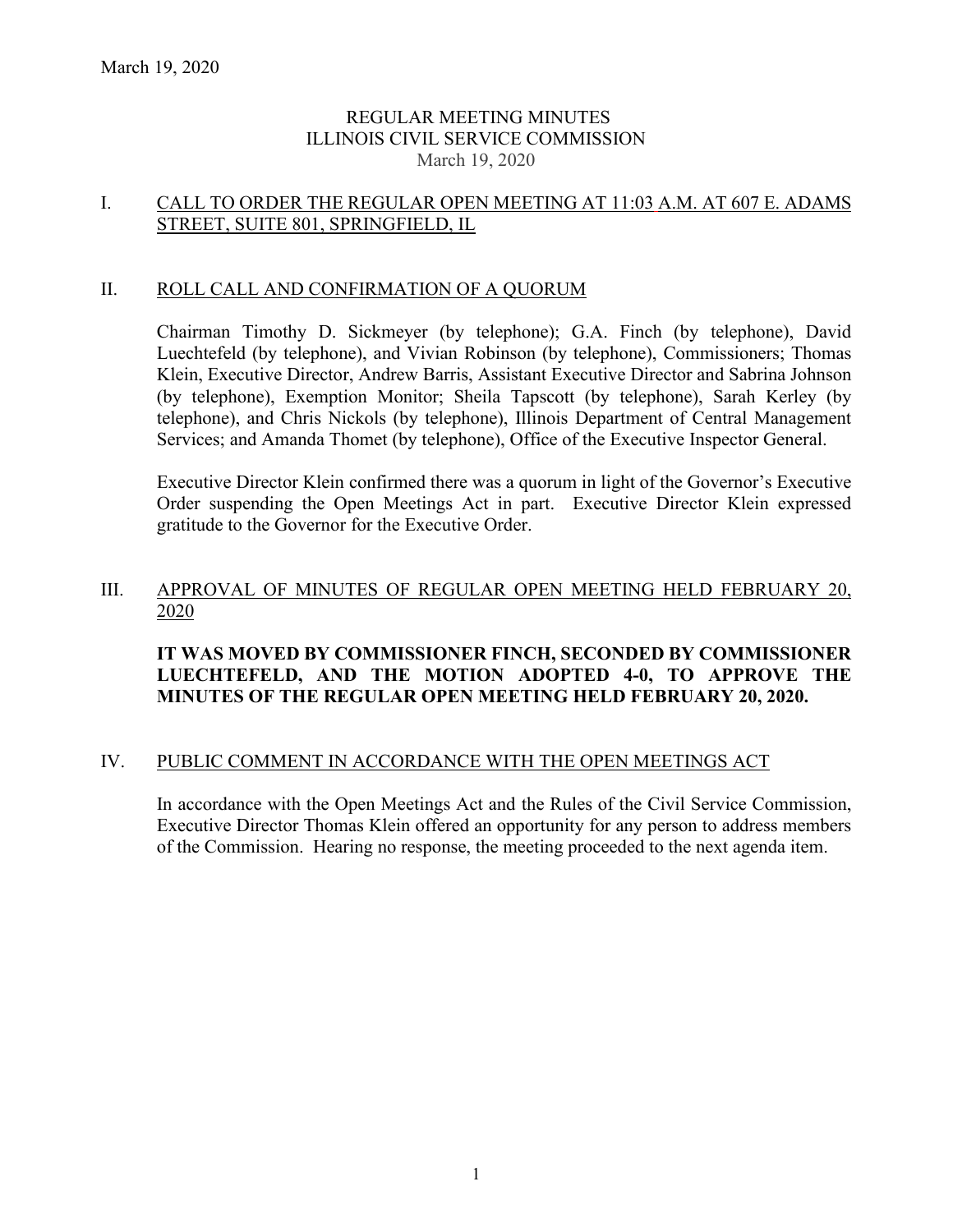# V. EXEMPTIONS UNDER SECTION 4d(3) OF THE PERSONNEL CODE

### **A. Governing Rule – Section 1.142 Jurisdiction B Exemptions**

- a) The Civil Service Commission shall exercise its judgment when determining whether a position qualifies for exemption from Jurisdiction B under Section 4d(3) of the Personnel Code. The Commission will consider any or all of the following factors inherent in the position and any other factors deemed relevant to the request for exemption:
	- 1) The amount and scope of principal policy making authority;
	- 2) The amount and scope of principal policy administering authority;
	- 3) The amount of independent authority to represent the agency, board or commission to individuals, legislators, organizations or other agencies relative to programmatic responsibilities;
	- 4) The capability to bind the agency, board or commission to a course of action;
	- 5) The nature of the program for which the position has principal policy responsibility;
	- 6) The placement of the position on the organizational chart of the agency, board or commission;
	- 7) The mission, size and geographical scope of the organizational entity or program within the agency, board or commission to which the position is allocated or detailed.
- b) The Commission may, upon its own action after 30 days' notice to the Director of Central Management Services or upon the recommendation of the Director of the Department of Central Management Services, rescind the exemption of any position that no longer meets the requirements for exemption set forth in subsection (a). However, rescission of an exemption shall be approved after the Commission has determined that an adequate level of managerial control exists in exempt status that will insure responsive and accountable administrative control of the programs of the agency, board or commission.
- c) For all positions currently exempt by action of the Commission, the Director of Central Management Services shall inform the Commission promptly in writing of all changes in essential functions, reporting structure, working title, work location, position title, position number or specialized knowledge, skills, abilities, licensure or certification.
- d) Prior to granting an exemption from Jurisdiction B under Section 4d(3) of the Personnel Code, the Commission will notify the incumbent of the position, if any, of its proposed action. The incumbent may appear at the Commission meeting at which action is to be taken and present objections to the exemption request.

(Source: Amended at 34 Ill. Reg. 3485, effective March 3, 2010)

\* \* \*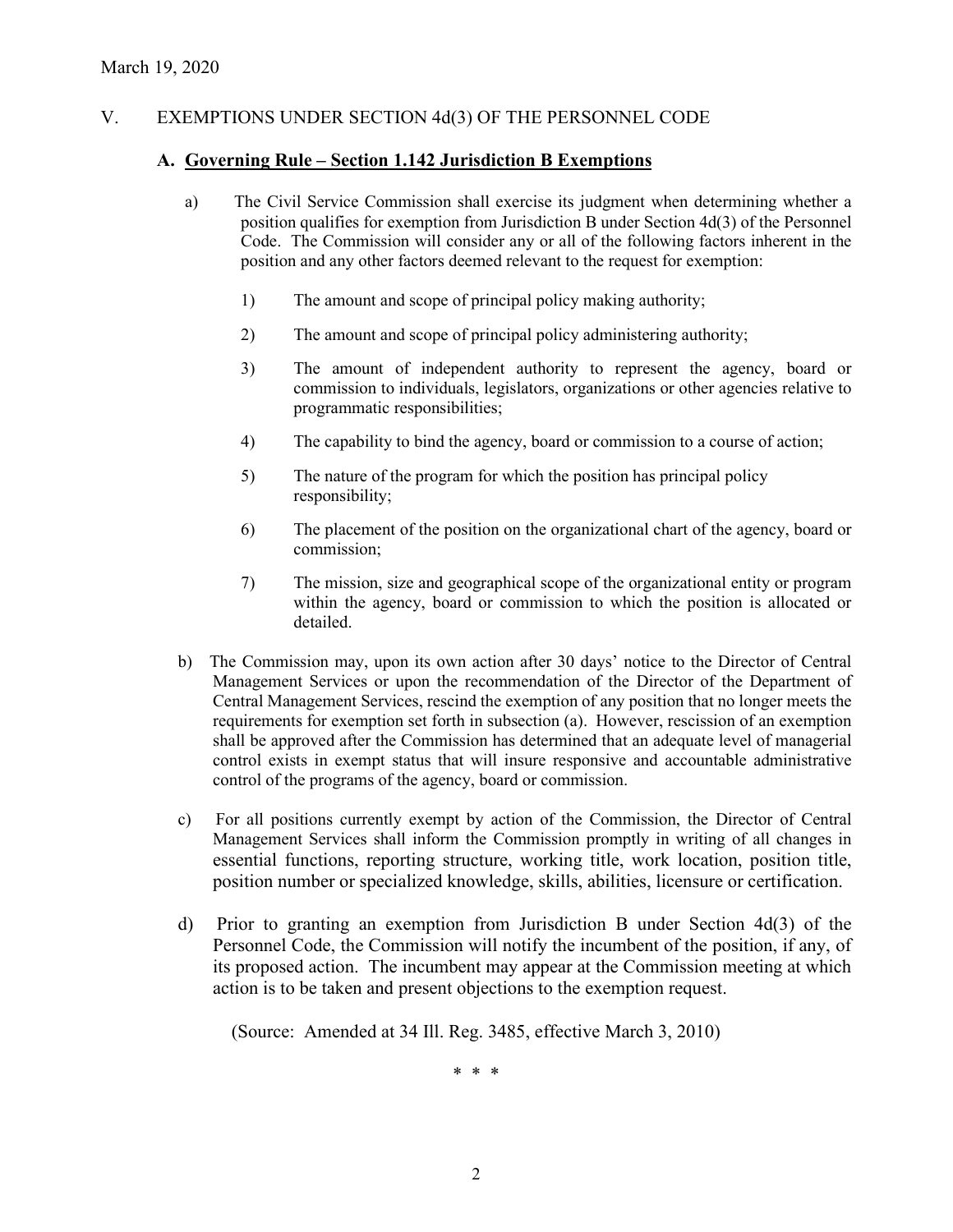# **B. Requests for 4d(3) Exemption**

 $\triangleright$  Exemption Monitor Sabrina Johnson indicated that Item B was a request for an Office Director within the Division of Oil and Gas Resource Management at the Department of Natural Resources, a position that reports to the Director. This position serves as the policy administrator for oil and gas resource management and sets policies and direction for a proactive inspection and enforcement program for all oil and gas development activities throughout the State of Illinois. This position directs and sets policy regarding oil and gas production and initiates and writes changes to the state's oil and gas regulations. Staff recommended this exemption request be granted.

Sarah Kerley, Senior Policy Advisor with the Department of Central Management Services (CMS), concurred with Staff's presentation.

| <b>Position Number</b>  | 40070-12-10-000-00-01                               |
|-------------------------|-----------------------------------------------------|
| <b>Functional Title</b> | Director, Office of Oil and Gas Resource Management |
| Incumbent               | Vacant                                              |
| Supervisor              | Director                                            |
| Location                | <b>Sangamon County</b>                              |

## **B. Illinois Department of Natural Resources**

**IT WAS MOVED BY COMMISSIONER ROBINSON, SECONDED BY COMMISSIONER LUECHTEFELD, AND THE MOTION ADOPTED 4-0 TO GRANT THE 4d(3) EXEMPTION REQUEST FOR THE FOLLOWING POSITION:**

# **B: Director, Office of Oil and Gas Resource Management (DNR)**

# **Proposed Rescission in accordance with Section 1.142(b) of the Rules of the Civil Service Commission**

Section 1.142(b) provides that the Commission may rescind the exemption of positions that no longer meet the requirements for exemption upon the recommendation of the Director of Central Management Services. The determination of rescission of Section 4d(3) exemptions rests with Civil Service Commission. Section 1.142(b) of the Commission Rules provides that rescission of an exemption shall be approved after the Commission has determined that an adequate level of managerial control exists in exempt status that will ensure responsive and accountable administrative control of the programs of the agency.

 $\triangleright$  Exemption Monitor Sabrina Johnson indicated that Item C was a rescission request for the Operations Administrator at the Department of Corrections (DOC). This exemption was granted in August 2016. CMS is requesting this rescission, and DOC does not have any objection to this request. Based on the last clarification effective March 2020, this position implements the Bureau of Operations policies, procedures, Administrative Directives, Department Rules and Institutional Directives. This position provides recommendations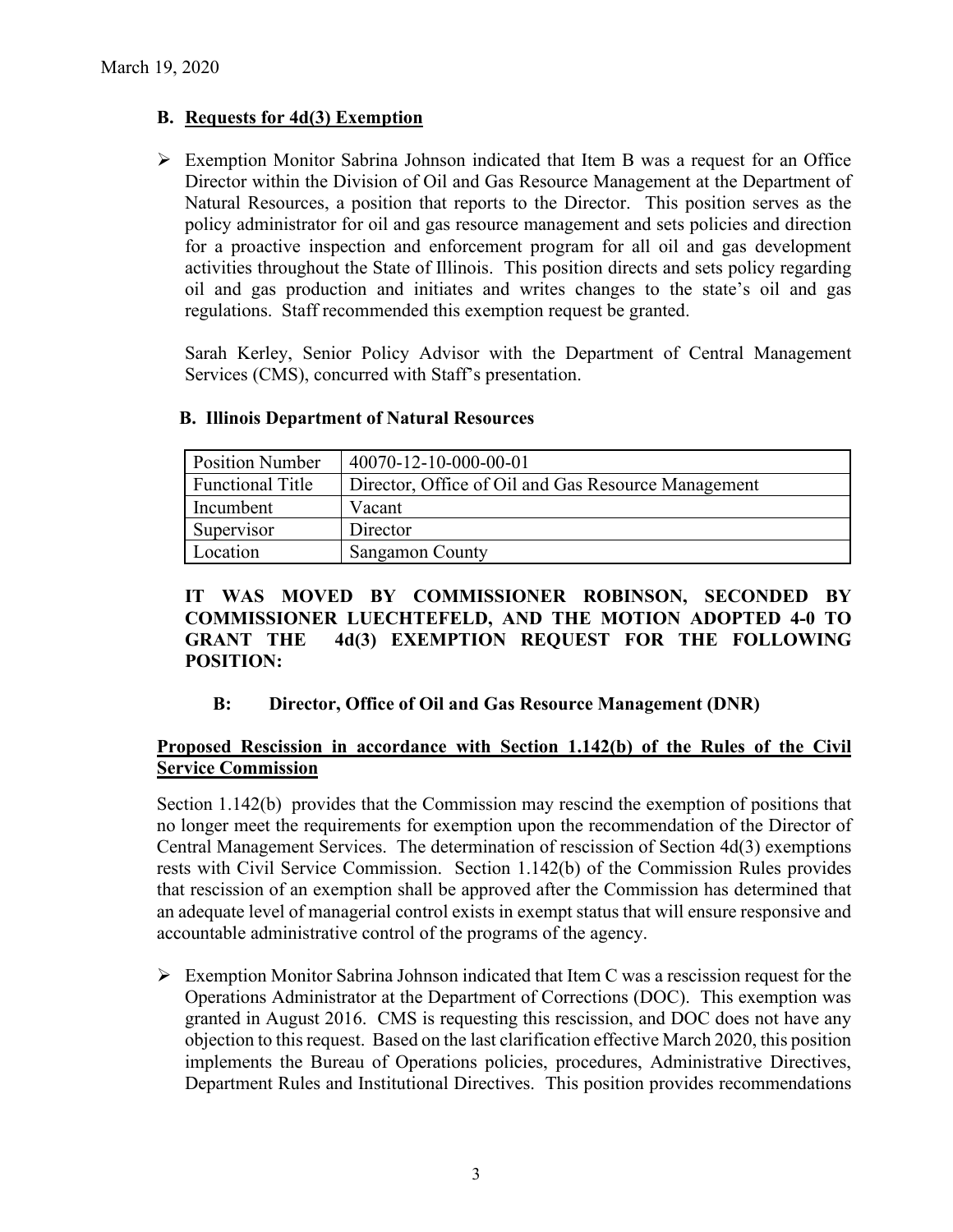to ensure compliance and establishes mechanisms for resolution. Staff recommended rescission of the exemption.

Ms. Kerley concurred with Staff's presentation.

| l Item l | Agency / Position $#$ |                                 | <b>Functional Title</b>         | Incumbent |
|----------|-----------------------|---------------------------------|---------------------------------|-----------|
|          |                       | C   DOC   40070-29-04-010-00-01 | <b>Operations Administrator</b> | Vacant    |

## **IT WAS MOVED BY COMMISSIONER FINCH, SECONDED BY COMMISSIONER LUECHTEFELD, AND THE MOTION ADOPTED 4-0 TO RESCIND THE 4d(3) EXEMPTION FOR THE FOLLOWING POSITION:**

# **C: Operations Administrator (DOC)**

 $\triangleright$  Executive Director Thomas Klein indicated Item D, Division Chief of Health Programs, was approved for exemption at the February 20, 2020, meeting without the approval from Office of the Executive Inspector General (OEIG). Sarah Kerley indicated that the OEIG and the Shakman Special Master had subsequently approved this position for exemption.

### **D. Illinois Department of Public Health**

| <b>Position Number</b>  | 40070-20-33-000-00-01                     |
|-------------------------|-------------------------------------------|
| <b>Functional Title</b> | Chief, Division of Emerging Health Issues |
| Incumbent               | Vacant                                    |
| Location                | <b>Sangamon County</b>                    |

**IT WAS MOVED BY COMMISSIONER ROBINSON, SECONDED BY CHAIRMAN SICKMEYER, AND THE MOTION ADOPTED 4-0 TO CERTIFY THE PAST ACTION OF THE FEBRUARY 20, 2020 MEETING TO GRANT THE 4d(3) EXEMPTION REQUEST FOR THE FOLLOWING POSITION:**

**D: Chief, Division of Emerging Health Issues (DPH) granted exemption on February 20, 2020**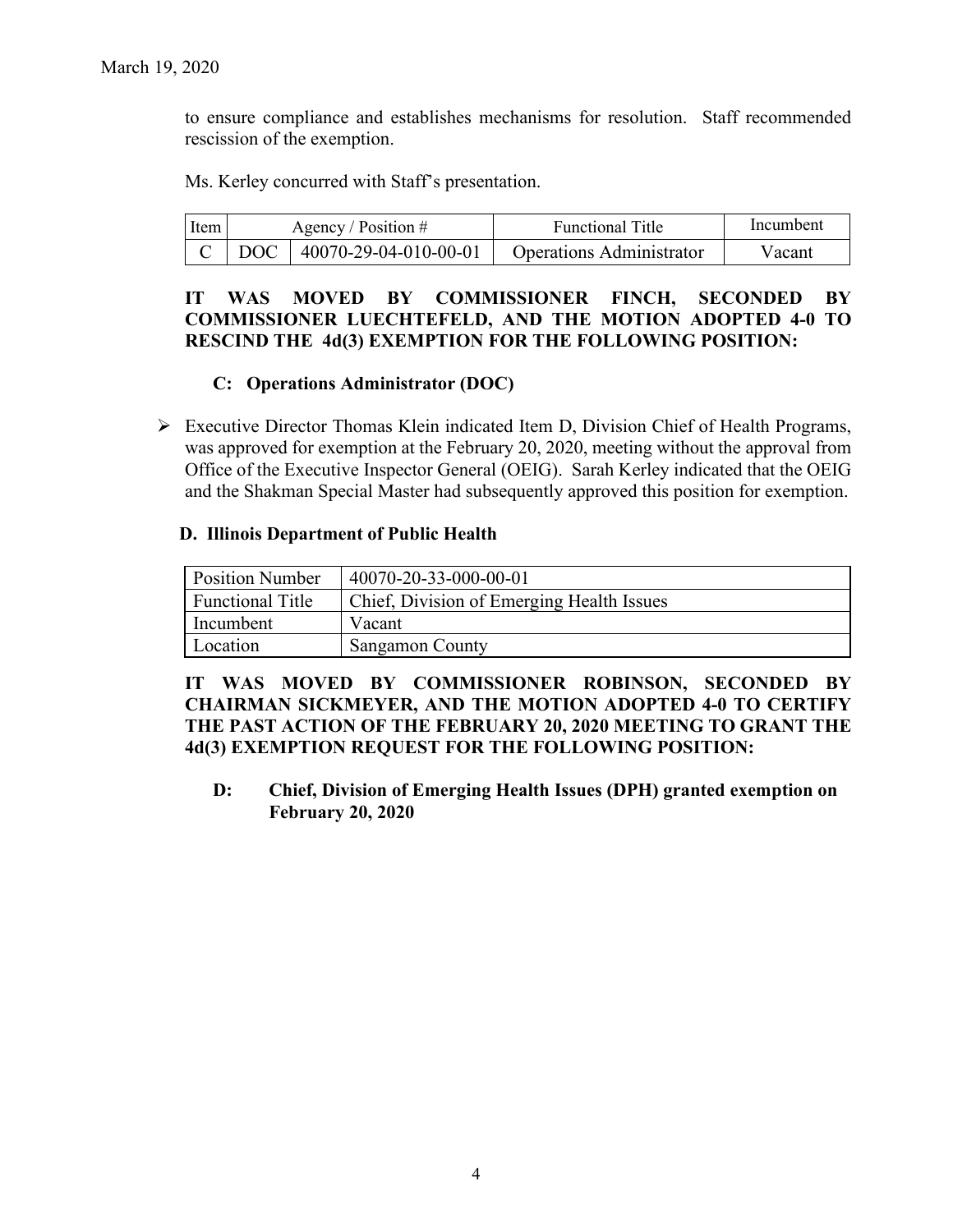## VI. CLASS SPECIFICATIONS

### **A. Governing Rule – Section 1.45 Classification Plan**

The Commission will review the class specifications requiring Commission approval under the Classification Plan and will approve those that meet the requirements of the Personnel Code and Personnel Rules and conform to the following accepted principles of position classification:

- a) The specifications are descriptive of the work being done or that will be done;
- b) Identifiable differentials are set forth among classes that are sufficiently significant to permit the assignment of individual positions to the appropriate class;
- c) Reasonable career promotional opportunities are provided;
- d) The specifications provide a reasonable and valid basis for selection screening by merit examinations;
- e) All requirements of the positions are consistent with classes similar in difficulty, complexity and nature of work; and
- f) The relation of the class specifications to any applicable collective bargaining agreement.

The following class titles were submitted for abolishment, creation, and revision by the Director of the Illinois Department of Central Management Services:

# **B. Court Reporter (revise) Industrial Commission Reporter (revise)**

- **C. Employee Benefits Associate (create) Employee Benefits Representative (create) Employee Benefits Specialist (create)**
- **D. Library Aide II (abolish) Library Aide III (abolish)**

# **E. Revenue Collection Officer II (revise) Revenue Collection Officer III (revise)**

**F. Stationary Engineer (revise)**

Prior to the meeting, Assistant Executive Director Andrew Barris confirmed with Chris Nickols from CMS Technical Services the creation dates and/or most recent effective dates of the proposed classes as follows: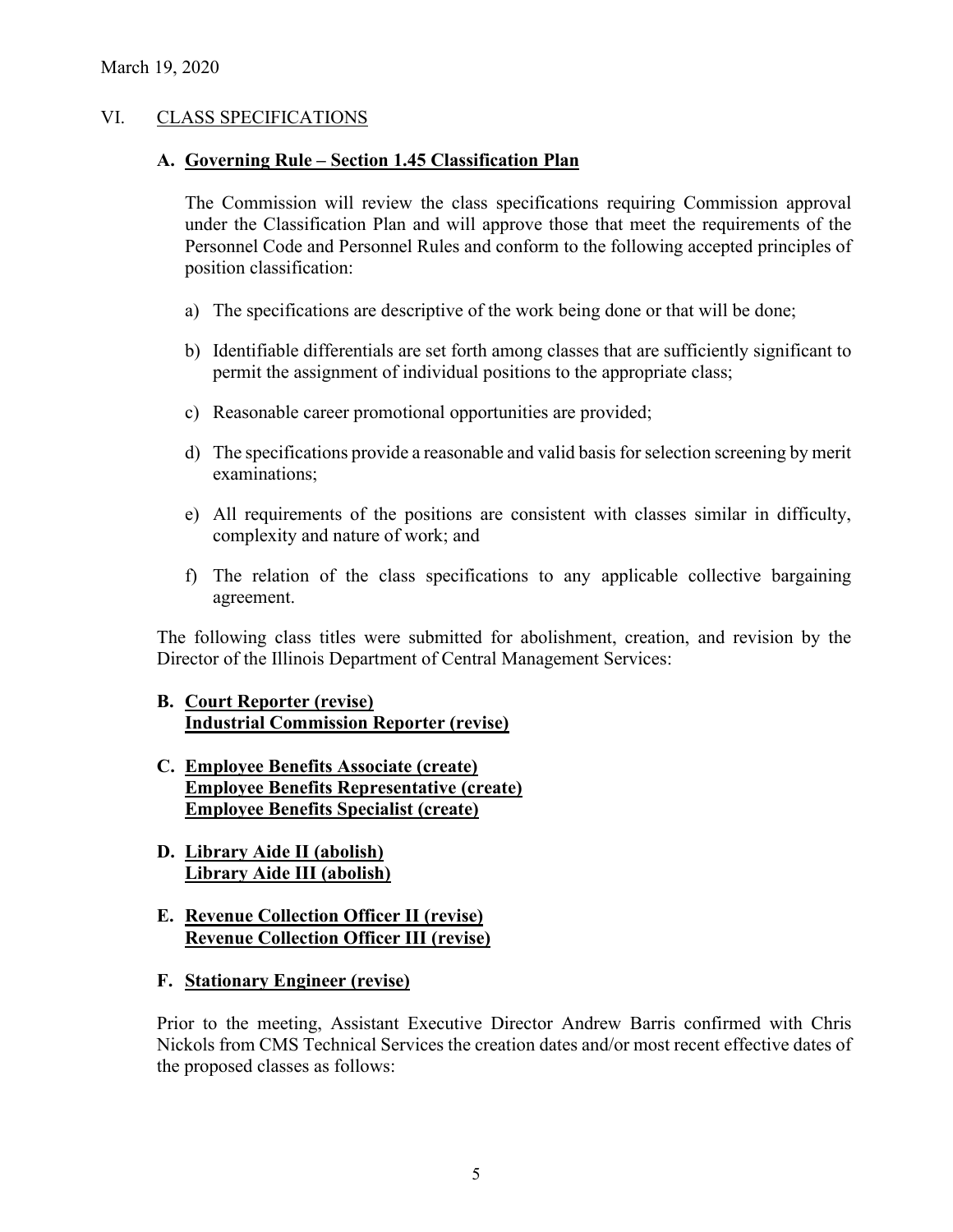| <b>Position Title</b>                 | <b>Creation</b><br><b>Dates</b> | <b>Most Recent</b><br><b>Effective Date</b> |
|---------------------------------------|---------------------------------|---------------------------------------------|
| Court Reporter                        | 1974                            | 06/01/2015                                  |
| <b>Industrial Commission Reporter</b> | 1974                            | 08/16/1974                                  |
| Office Associate                      | 2015                            | 06/01/2015                                  |
| <b>Insurance Analyst II</b>           | 1993                            | 09/16/1993                                  |
| <b>Insurance Analyst III</b>          | 1993                            | 09/16/1993                                  |
| <b>Insurance Analyst IV</b>           | 1993                            | 09/16/1993                                  |
| Revenue Collection Officer II         | 1999                            | 02/01/2018                                  |
| Revenue Collection Officer III        | 2002                            | 02/01/2018                                  |
| <b>Stationary Engineer</b>            | 1975                            | 12/01/1975                                  |

Commissioner Luechtefeld inquired about the need for any new positions. Barris explained that the proposed creation of the classes would not in and of itself create new positions, but it would create classes within which any new needed positions would exist. Barris inquired and Nickols confirmed that the proposed creation of the Employee Benefits classes was needed to address different specific issues regarding employee benefits than the current Insurance Analyst classes. Barris reported that the proposed revisions would not result in an increase in rate of pay and all the proposals were agreed to through collective bargaining.

# **IT WAS MOVED BY COMMISSIONER ROBINSON, SECONDED BY COMMISSIONER FINCH, AND THE MOTION ADOPTED 4-0 TO APPROVE THE REVISION OF THE FOLLOWING CLASS SPECIFICATIONS TO BE EFFECTIVE APRIL 1, 2020:**

**B. Court Reporter (revise) Industrial Commission Reporter (revise)**

**IT WAS MOVED BY COMMISSIONER ROBINSON, SECONDED BY COMMISSIONER LUECHTEFELD, AND THE MOTION ADOPTED 4-0 TO APPROVE THE CREATION OF THE FOLLOWING CLASS SPECIFICATIONS TO BE EFFECTIVE APRIL 1, 2020:**

**C. Employee Benefits Associate (create) Employee Benefits Representative (create) Employee Benefits Specialist (create)**

**IT WAS MOVED BY COMMISSIONER LUECHTEFELD, SECONDED BY COMMISSIONER FINCH, AND THE MOTION ADOPTED 4-0 TO APPROVE THE ABOLISHMENT OF THE FOLLOWING CLASS SPECIFICATIONS TO BE EFFECTIVE APRIL 1, 2020:**

**D. Library Aide II (abolish) Library Aide III (abolish)**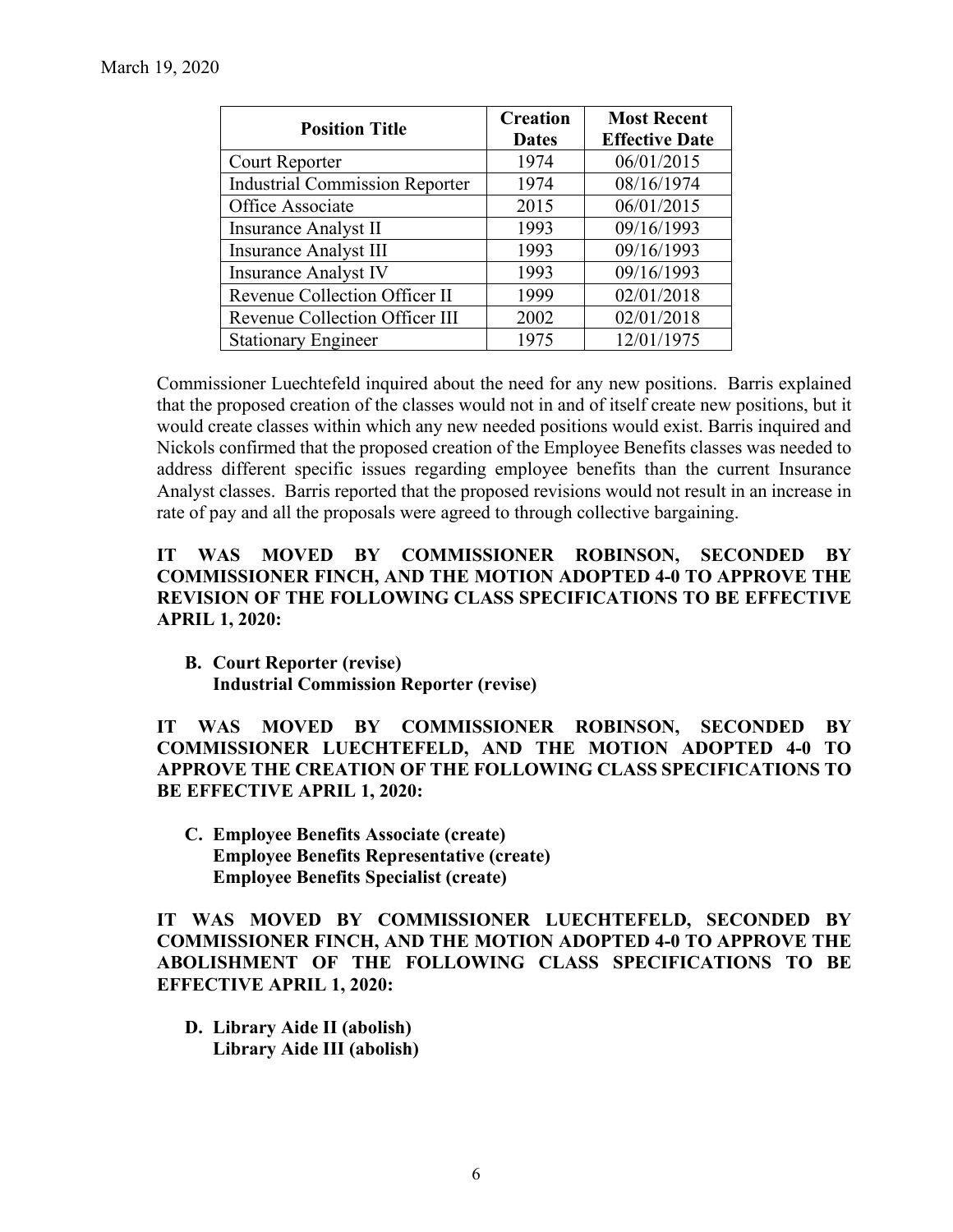# **IT WAS MOVED BY COMMISSIONER LUECHTEFELD, SECONDED BY COMMISSIONER ROBINSON, AND THE MOTION ADOPTED 4-0 TO APPROVE THE REVISION OF THE FOLLOWING CLASS SPECIFICATIONS TO BE EFFECTIVE APRIL 1, 2020:**

#### **E. Revenue Collection Officer II (revise) Revenue Collection Officer III (revise)**

**IT WAS MOVED BY COMMISSIONER LUECHTEFELD, SECONDED BY COMMISSIONER FINCH, AND THE MOTION ADOPTED 4-0 TO APPROVE THE REVISION OF THE FOLLOWING CLASS SPECIFICATIONS TO BE EFFECTIVE APRIL 1, 2020:**

**F. Stationary Engineer (revise)**

**IT WAS MOVED BY COMMISSIONER LUECHTEFELD, SECONDED BY COMMISSIONER FINCH, AND THE MOTION ADOPTED 4-0 TO DISAPPROVE ANY CLASS SPECIFICATIONS RECEIVED BY THE COMMISSION STAFF NOT CONTAINED IN THIS AGENDA TO ALLOW ADEQUATE STUDY.** 

### VII. PERSONNEL RULES

### **A. Civil Service Commission Governing Rule – Section 1.310 Personnel Rules**

The Commission has power to disapprove new rules or amendments to existing rules submitted by the Director of Central Management Services. Such proposed new rules or amendments of existing rules submitted to the Commission shall be accompanied by a report of proceedings attending the prior public hearing required by law with respect to them. If the Commission does not disapprove new rules or any amendment to existing rules within 30 days following the receipt from the Director of Central Management Services, the new rules or amendments have the force and effect of law after filing by the Director with the Secretary of State.

### **B. None submitted**

## **IT WAS MOVED BY COMMISSIONER FINCH, SECONDED BY COMMISSIONER LUECHTEFELD, AND THE MOTION ADOPTED 4-0 TO DISAPPROVE ANY AMENDMENTS TO PERSONNEL RULES RECEIVED BY THE COMMISSION STAFF BUT NOT CONTAINED IN THIS AGENDA TO ALLOW ADEQUATE STUDY.**

Sarah Kerley inquired about this Personnel Rules motion in light of CMS' responsibilities for any rulemaking that might exist in the course of the pandemic or that might have already occurred in response to the pandemic. It was explained that this language was needed in case the Civil Service Commission received a submission that did not timely make the agenda and it was emphasized that any amendments to the Personnel Rules must be submitted to the Commission for potential disapproval.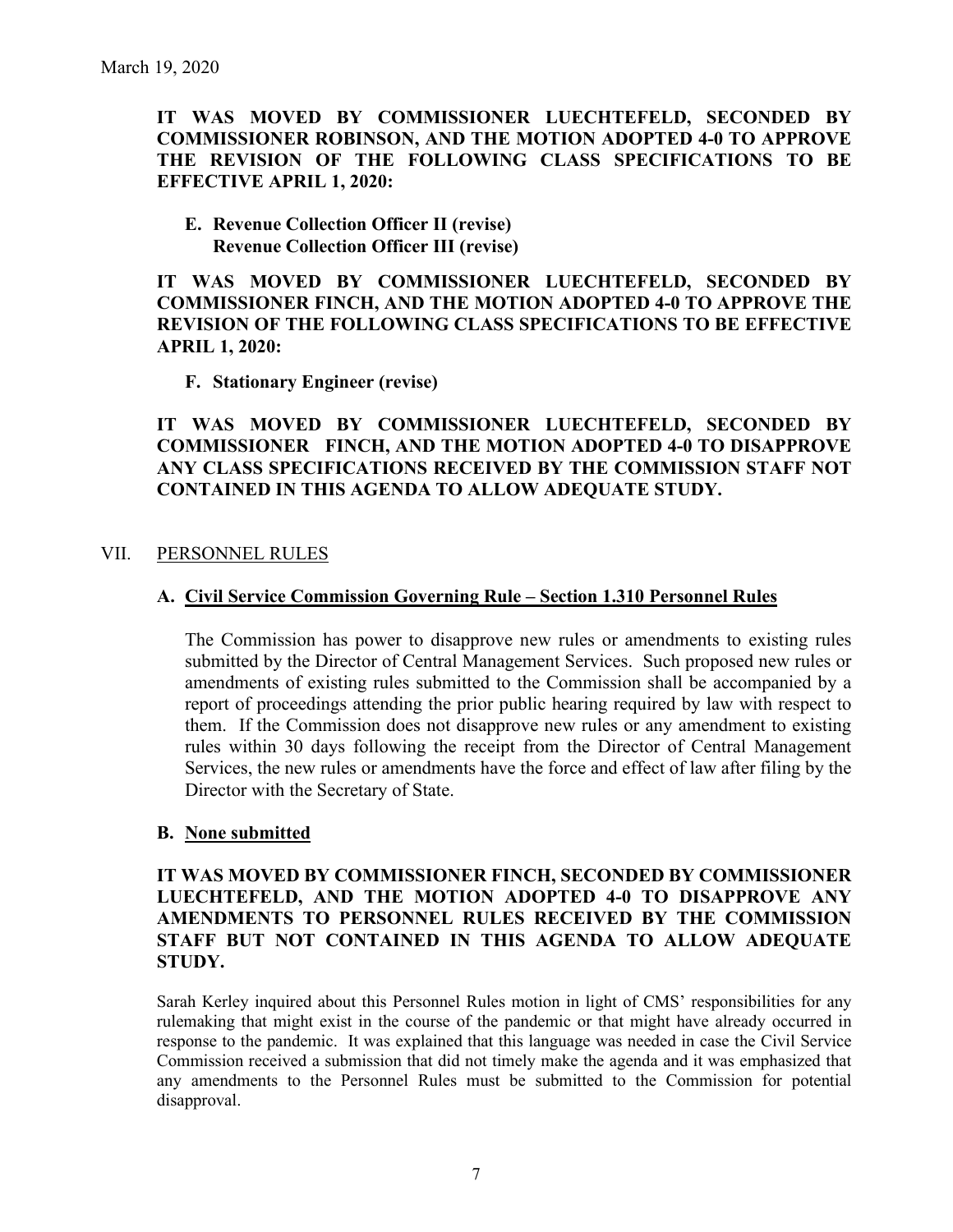#### VIII. MOTION TO CLOSE A PORTION OF THE MEETING

# **IT WAS MOVED BY COMMISSIONER FINCH, SECONDED BY COMMISSIONER LUECHTEFELD, AND BY ROLL CALL VOTE THE MOTION ADOPTED 4-0 TO CLOSE A PORTION OF THE MEETING PURSUANT TO SUBSECTIONS 2(c)(1), 2(c)(4), AND 2(c)(11) OF THE OPEN MEETINGS ACT.**

| <b>SICKMEYER</b>   | YES | <b>FINCH</b>    | YES |
|--------------------|-----|-----------------|-----|
| <b>LUECHTEFELD</b> | YES | <b>ROBINSON</b> | YES |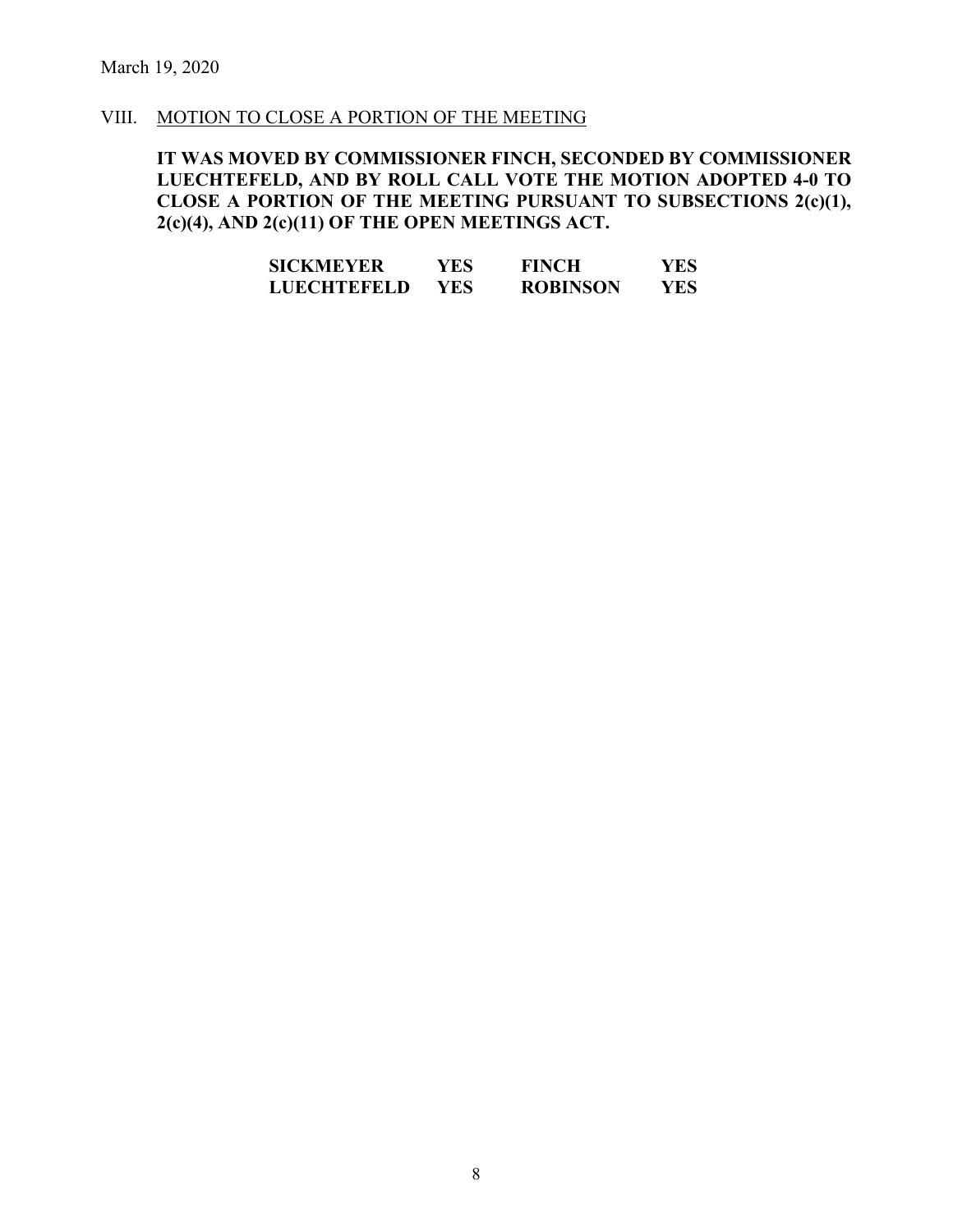### March 19, 2020

### IX. RECONVENE THE OPEN MEETING

Upon due and proper notice, the regular open meeting of the Illinois Civil Service Commission was reconvened at 607 E. Adams Street, Suite 801, Springfield, IL at 11:31 a.m.

### ROLL CALL AND CONFIRMATION OF A QUORUM

Chairman Timothy D. Sickmeyer (by telephone); G.A. Finch (by telephone), David Luechtefeld (by telephone), and Vivian Robinson (by telephone), Commissioners; Thomas Klein, Executive Director, Andrew Barris, Assistant Executive Director and Sabrina Johnson (by telephone), Exemption Monitor.

#### X. PUBLICLY ANNOUNCED DECISION RESULTING FROM APPEAL

#### **DA-15-20**

| Employee    | Kristi M. Jones       | Appeal Date              | 10/15/19                             |
|-------------|-----------------------|--------------------------|--------------------------------------|
| Agency      | <b>Human Services</b> | Decision Date   03/06/20 |                                      |
| Appeal Type | Discharge             | Proposal for             | 145-day suspension plus the duration |
| ALJ         | Thomas Klein          | Decision                 | of suspension pending discharge.     |

**IT WAS MOVED BY COMMISSIONER FINCH, SECONDED BY COMMISSIONER LUECHTEFELD, AND BY ROLL CALL VOTE OF 4-0 THE MOTION ADOPTED TO AFFIRM AND ADOPT THE PROPOSAL FOR DECISION OF THE ADMINISTRATIVE LAW JUDGE FOR THE REASONS SET FORTH IN THE PROPOSAL FOR DECISION.**

| <b>SICKMEYER</b>   | YES  | <b>FINCH</b>    | YES |
|--------------------|------|-----------------|-----|
| <b>LUECHTEFELD</b> | YES. | <b>ROBINSON</b> | YES |

### XI. APPEAL TERMINATED WITHOUT DECISION ON THE MERITS

### **RV-19-20**

| Employee | Peter Obazuaye               | Appeal Date                       | 10/22/19                         |
|----------|------------------------------|-----------------------------------|----------------------------------|
| Agency   | Human Services               | Decision Date $\frac{103}{05/20}$ |                                  |
|          | Appeal Type   Rule Violation | Proposal for                      | Dismissed subject to approval of |
| ALJ      | Thomas Klein                 | Decision                          | Commission; withdrawn.           |

**IT WAS MOVED BY COMMISSIONER LUECHTEFELD, SECONDED BY COMMISSIONER ROBINSON, AND BY ROLL CALL VOTE OF 4-0 THE MOTION ADOPTED TO AFFIRM AND ADOPT THE PROPOSAL FOR DECISION OF THE ADMINISTRATIVE LAW JUDGE FOR THE REASONS SET FORTH IN THE PROPOSAL FOR DECISION.**

| <b>SICKMEYER</b>   | YES  | <b>FINCH</b>    | YES |
|--------------------|------|-----------------|-----|
| <b>LUECHTEFELD</b> | YES. | <b>ROBINSON</b> | YES |